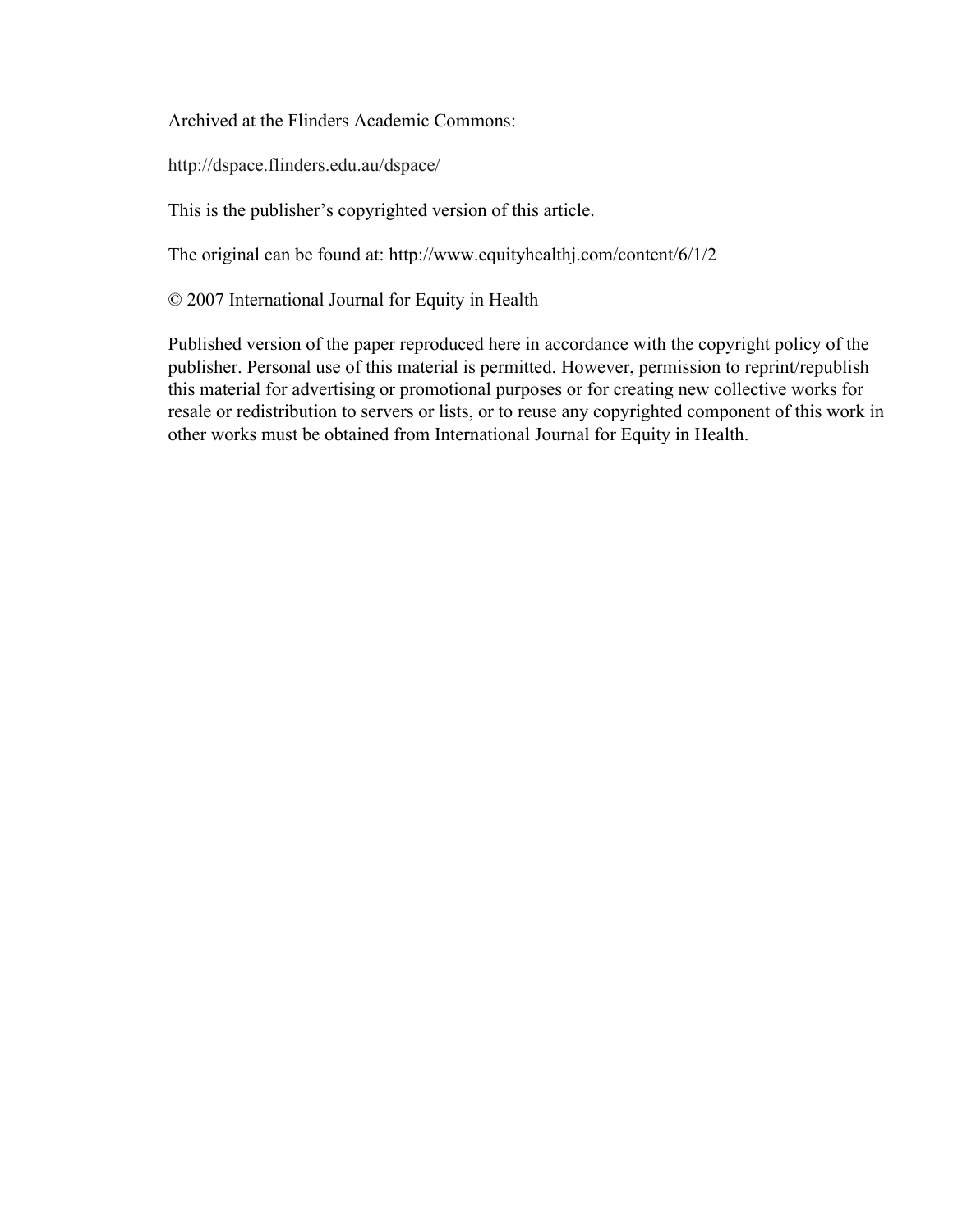# **International Journal for Equity in Health**

## Research **[Open Access](http://www.biomedcentral.com/info/about/charter/)**

## **How equitable are GP practice prescribing rates for statins?: an ecological study in four primary care trusts in North West England** Paul R Ward\*1, Peter R Noyce<sup>2</sup> and Antony S St Leger<sup>3</sup>

Address: 1Department of Public Health, Flinders University, Adelaide, Australia, 2School of Pharmacy and Pharmaceutical Sciences, University of Manchester, UK and 3School of Epidemiology and Health Sciences, University of Manchester, UK

Email: Paul R Ward\* - paul.ward@flinders.edu.au; Peter R Noyce - peter.noyce@manchester.ac.uk; Antony S St Leger - selwyn.st.leger@manchester.ac.uk

\* Corresponding author

Published: 27 March 2007

*International Journal for Equity in Health* 2007, **6**:2 doi:10.1186/1475-9276-6-2

[This article is available from: http://www.equityhealthj.com/content/6/1/2](http://www.equityhealthj.com/content/6/1/2)

© 2007 Ward et al; licensee BioMed Central Ltd.

This is an Open Access article distributed under the terms of the Creative Commons Attribution License [\(http://creativecommons.org/licenses/by/2.0\)](http://creativecommons.org/licenses/by/2.0), which permits unrestricted use, distribution, and reproduction in any medium, provided the original work is properly cited.

Received: 31 March 2006 Accepted: 27 March 2007

#### **Abstract**

**Background:** There is a growing body of literature highlighting inequities in GP practice prescribing rates for a number of drug therapies. The small amount of research on statin prescribing has either focussed on variations rather than equity *per se*, been based on populations other than GP practices or has used cost-based prescribing rates.

**Aim:** To explore the equity of GP practice prescribing rates for statins, using the theoretical framework of equity of treatment (also known as horizontal equity or comparative need).

**Methods:** The study involved a cross-sectional secondary analysis in four primary care trusts (PCTs 1–4) in the North West of England, including 132 GP practices. Prescribing rates and health care needs indicators (HCNIs) were developed for all GP practices.

**Results:** Scatter-plots revealed large differences between individual GP practices, both within and between PCTs, in terms of the relationship between statin prescribing and healthcare need. In addition, there were large differences between GP practices in terms of the relationship between actual and expected prescribing rates for statins. Multiple regression analyses explained almost 30% of the variation in prescribing rates in the combined dataset, 25% in PCT1, 31% in PCT3, 51% in PC4 and 58% in PCT2. There were positive associations with variables relating to CHD hospital diagnoses and procedures and negative associations with variables relating to ethnicity, material deprivation, the proportion of patients aged over 75 years and single-handed GP practices.

**Conclusion:** Overall, this study found inequitable relationships between actual and expected prescribing rates, and possible inequities in statin prescribing rates on the basis of ethnicity, deprivation, single-handed practices and the proportion of patients aged over 75 years.

#### **Background**

The authors of this paper published a recent paper in this journal which attempted to explain the variations in GP prescribing rates for a range of coronary heart disease (CHD) drugs [1]. The findings were based on multiple regression analyses, whereby the dependent variables were prescribing rates for different CHD drugs, and the independent variables were specifically developed proxies of healthcare need (e.g. CHD mortality and morbidity rates, demographics of the patient population, socio-eco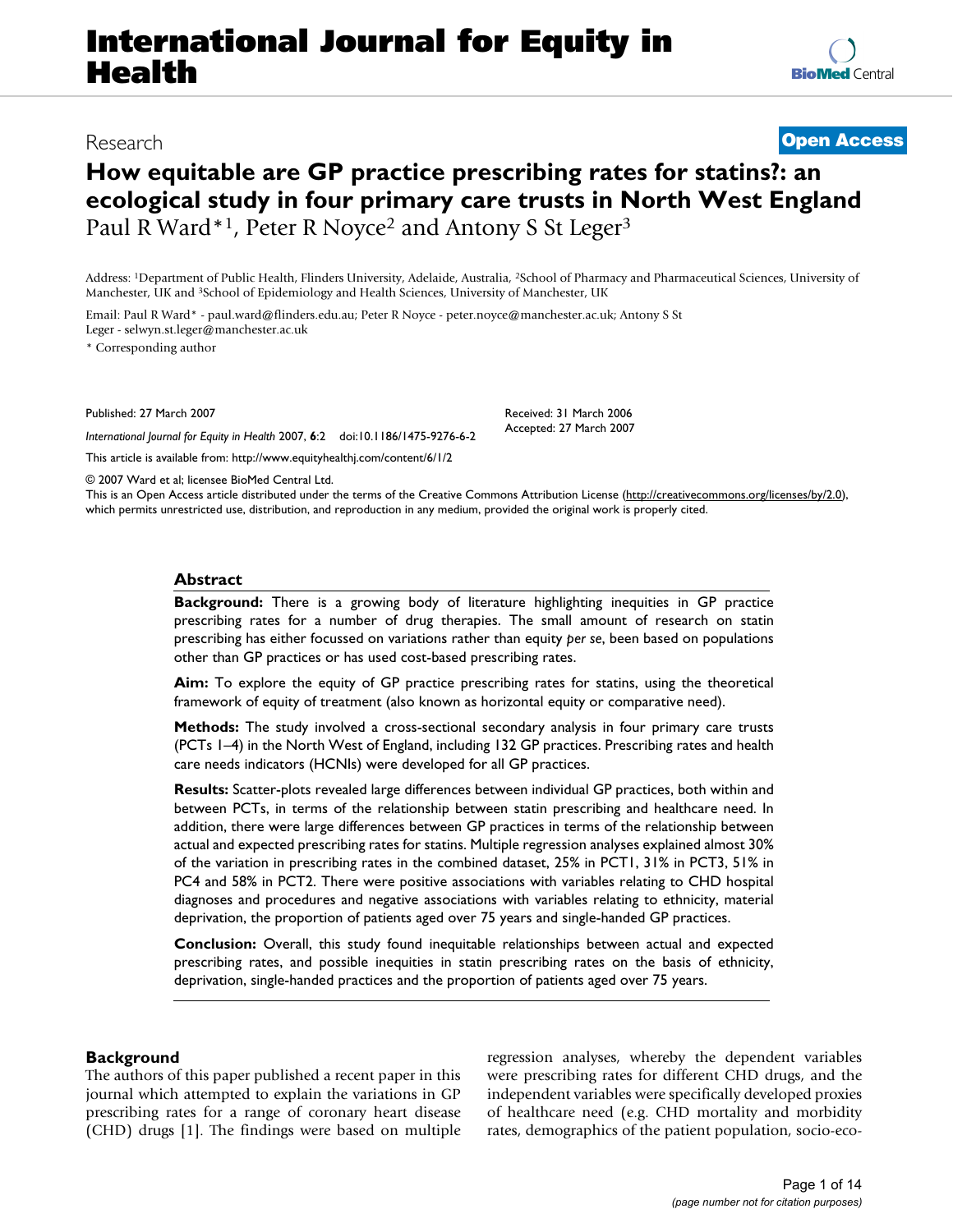nomic status of the patient population etc). The paper showed that variations in GP prescribing rates could be explained to vastly differing degrees and were also related to different proxies of healthcare need. For example, there were negative relationships between prescribing rates and patient age, deprivation and ethnicity. From these findings, and other related papers published by the authors [2- 5], we concluded that GP prescribing rates were inequitable. The present paper uses data from the same study to further explore the issue of equity of prescribing. This time, we specifically examine the equity of statin prescribing using a variety of descriptive, visual and multivariate analyses. Our focus on statin prescribing stems from the huge international interest in the prescribing of drugs to reduce cholesterol and the associated problems of prescribing statins to all those people who 'need' them. In other words, prescribing of statins represent an important case-study on which to situate an exploration of equity.

#### *Aims of the paper*

The overall aim of this paper is to provide further evidence on the equity of GP practice prescribing rates for statins across and within 4 primary care trusts (PCTs) in the North West of England. This is mainly achieved by exploring the associations between statin prescribing rates and proxies of health care need (called health care needs indicators (HCNIs) throughout this paper), although we also explore the associations between actual and expected prescribing rates for statins.

## *Importance of statins in the management of CHD*

Statins are a group of drugs which are widely used in the primary and secondary prevention of coronary heart disease (CHD), and their clinical effectiveness is well known [6-9]. There has been an increasing amount of evidence about the effectiveness of statins since the mid 1990s, which has lead to increased pressures on general medical practitioners (GPs) to prescribe these drugs, although the financial implications of prescribing statins to all eligible patients may mean that such a strategy is not affordable [10]. This conundrum lead one commentator to pose the question, "*How can GPs prescribe in line with the evidence yet manage to remain within budget?*" [11], and for others to suggest that statin prescribing should be prioritised for those patients with the highest levels of health care need [12]. Therefore, since statins cannot be prescribed to all patients with clinical need (due to financial considerations), research around the equity of statin prescribing is extremely important and timely.

Since publication of the trials on the effectiveness of statins, there has been an overall increase in the level of statin prescribing within the UK, although this has not occurred to the same extent across GP practices [13-15] or across all patient groups with established coronary heart disease

within GP practices [16,17]. Whilst we recognise that variations in statin prescribing exist, less consensus exists on how to quantify and understand the equity of such variations. The need to understand the nature and cause of such variation remains paramount since consistency of service for its own sake may be pointless [18].

Studies attempting to explain the variation in statin prescribing rates have been modest, with most studies explaining around 20 per cent of the variation [14,16,19,20]. The prevalence of CHD explained 12 per cent of the variation in statin prescribing in men, and 7 per cent in women [16], deprivation explained 14 per cent [14], and a combination of nitrate prescribing rates and population aged between 35 and 74 years explained 18 per cent [20]. Therefore, the majority of variations in statin prescribing rates remain unexplained.

#### *Importance of researching the equity of GP prescribing*

One of the most important principles of health care systems in the developed world is based around the notion of equity. Within the UK, the National Health Service (NHS) was set up to provide a universal entitlement to the same quality of health care services solely on the basis of clinical need [21,22]. There are large literatures around how to define, operationalise and measure equity in relation to health care services [22-24], although equity is generally taken to mean 'fair' or 'just'. Equity has been divided into three domains: equal *access* to health care for people in equal need; equal *treatment* for people in equal need; and equal *outcomes* for people in equal need [22]. Whilst this is a simplification of the nature of equity, it is useful in delineating the various domains in which inequities may arise.

The current paper is focussed around the equal treatment for people in equal need (i.e. horizontal equity), since variations in prescribing may arise from the interaction between supply and demand which depend on a number of factors relevant to both patients and GPs (recognition of symptoms, knowledge of services, preferences for treatment, GP-patient interaction etc). This notion of equity is also akin to comparative need, which is one domain in the taxonomy of need [25,26]. Comparative need is determined by studying the characteristics of differing populations in receipt of differing levels of a service (e.g. differing rates of prescribing). Using the example of the current study, a comparative approach to need would assess the differences in prescribing rates provided to the population of one GP practice compared to another GP practice, weighted to take account of the relevant risk factors in their patient populations. However, it needs to be remembered that this approach is purely comparative. Therefore, if the population of GP practice A is deemed to be in need in comparison to the population of GP practice B, this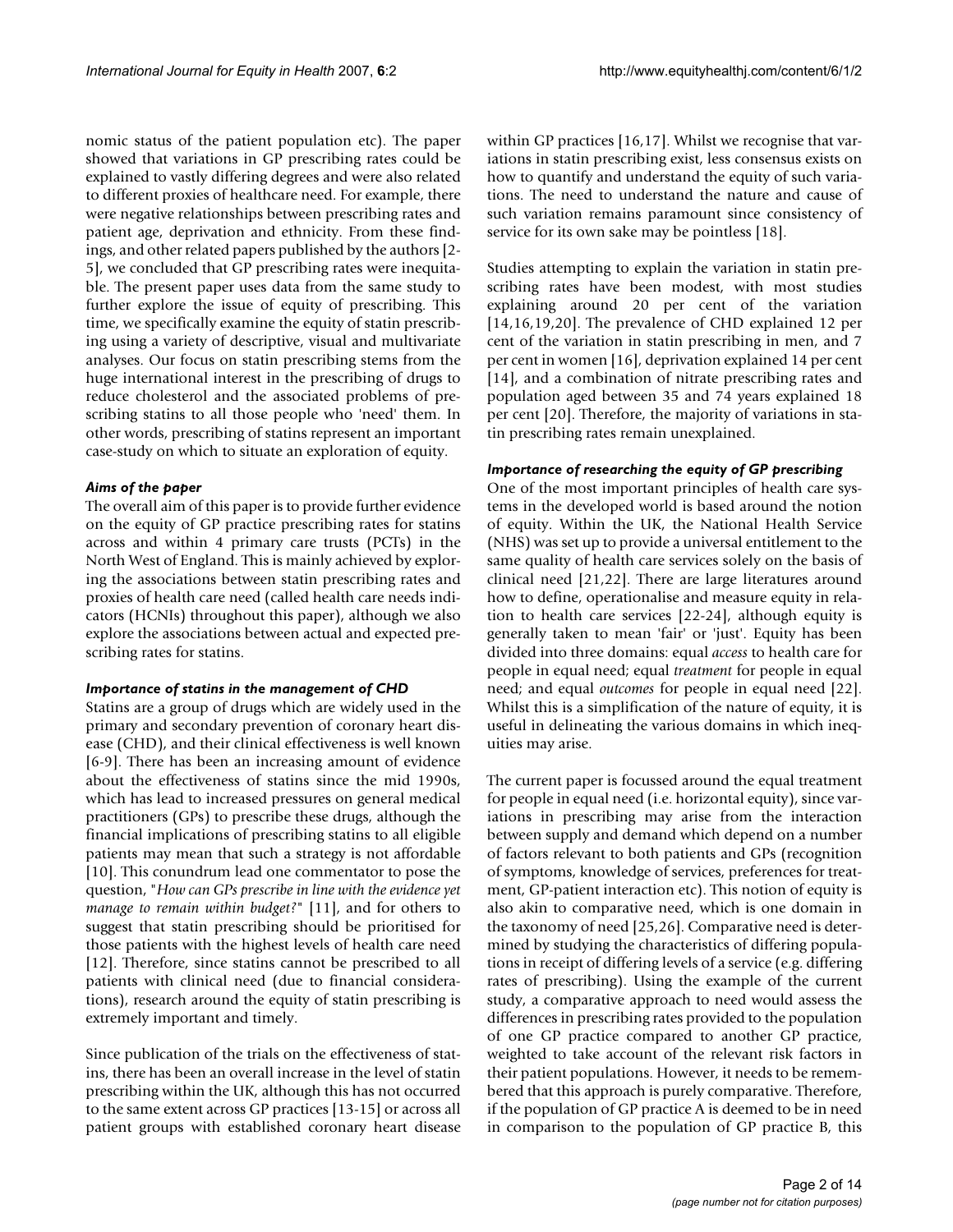does not necessarily mean that the population of GP practice B is not in need – the prescribing rates of GP practice B may not be at an adequate level. This approach merely attempts to assess comparative need (or equity), and makes no judgements about the appropriateness of prescribing.

The concept of equity of prescribing is extremely important in the area of prescribing, since it informs us of the groups of patients who are currently receiving these drug therapies (and maybe do not need the drugs) and those who are currently not receiving these drug therapies (and maybe do need the drugs). There is a sound evidence base in terms of the effectiveness and which patients may benefit from statins [6,9,27-29] although our evidence base in terms of who actually receives the drugs in practice is less well developed. Obviously, it is also crucial to understand which patients also benefit from the drugs (equity of outcomes), although that is not within the remit of this paper. This paper is aimed at the interface between who could benefit from these drugs (eg older populations, South Asian populations, deprived populations, populations with a high prevalence of CHD and/or a high mortality rates from CHD), and who actually receives the drugs.

#### *Evidence on the equity of statin prescribing*

Although there is overwhelming evidence as to the effectiveness of statins, there seems to be a "*treatment gap*" [30] between those people for whom treatment is indicated, and those people who actually receive it. Indeed, at a conference held by the Royal College of Physicians in Edinburgh, it was suggested that although the use of statins has increased substantially in Great Britain over the last few years, "*many people who would benefit from the drugs are still not receiving them*" [31].

A number of studies have explored the treatment gap for statins at the individual level, although these have not explored the equity of prescribing *per se*. Some UK studies have found that only around 20 to 30 per cent of people with CHD are prescribed statins [32], although studies in the US and Europe have found higher prevalences (around 40 per cent) of statin use in patients with CHD [33-37]. Sub-optimal treatment has also been found for patients with cholesterol concentrations above recognised treatment limits. In two UK based studies, the majority of people with a history of CHD were not taking a statin, but had cholesterol levels above that at which treatment with statins is recommended [32,38]. In addition, over half those who were taking statins still had high cholesterol levels, possibly due to the low doses prescribed.

Whilst a number of studies have highlighted variations in the access to, and provision of CHD hospital interventions on the basis of patient age, gender, ethnicity and socio-economic status, [39-43] there is only a small, but growing, literature which has focussed on the equity of statin prescribing rates at a population level. Statin prescribing has been shown to vary between health authorities, PCTs and GPs [4,5,13-16] and between patients on the basis of gender, age and ethnicity [4,16,19,43-46]. Prescribing rates of statins are positively associated with GP diagnoses of CHD [16] and with expected rates of CHD prevalence [4,19]. However, characteristics of GP practices such as their training status, the number of GPs, or their single-handed status have been found to have no relationship with prescribing rates for statins [14,20].

## **Methods**

This section focuses on the setting for the study and the data sources and methods used to develop actual and expected prescribing rates and proxies for health care need (called health care needs indicators (HCNIs) in this paper), which were developed for each GP practice in the 4 PCTs. More details of the data sources and methods used can be found in our previous paper [1] and elsewhere [4,5]. Local Research Ethics Committee approval was granted for this study.

## *Setting*

The cross-sectional, ecological study was undertaken in four primary care trusts (PCTs) in the North West of England (called PCT1, PCT2, PCT3, and PCT4 throughout this paper). GP practices with fewer than 1000 registered patients were excluded from analysis  $(n = 16)$ . After excluding these GP practices, there were 132 GP practices (50 in PCT1, 24 in PCT2, 31 in PCT3, and 27 in PCT4) with a combined registered population of over 350,000 patients aged over 35 years.

## *Developing actual prescribing rates for statins*

When an NHS prescription is dispensed in primary care, the prescription form is sent to the Prescription Pricing Authority for processing, which collates these data and provides them to GP practices and PCTs in the form of Prescribing Analysis and Cost (PACT) data. PACT data are available for all GP practices in England, and allow detailed interrogation in terms of drugs prescribed along with their dosages, pack sizes and formulations. For example, for a specific time period, we can collect data on which statins were prescribed by a GP practice in addition to the dosages and pack sizes. This allows for a complex and timely analysis of PACT data. Useful critiques of PACT data can be found elsewhere [47,48].

Prescribing analysis and cost (PACT) data were obtained for all GP practices in the 4 PCTs for the 12-month period October 1999 to September 2000. At the time of data collection, there were five statins in the BNF, and therefore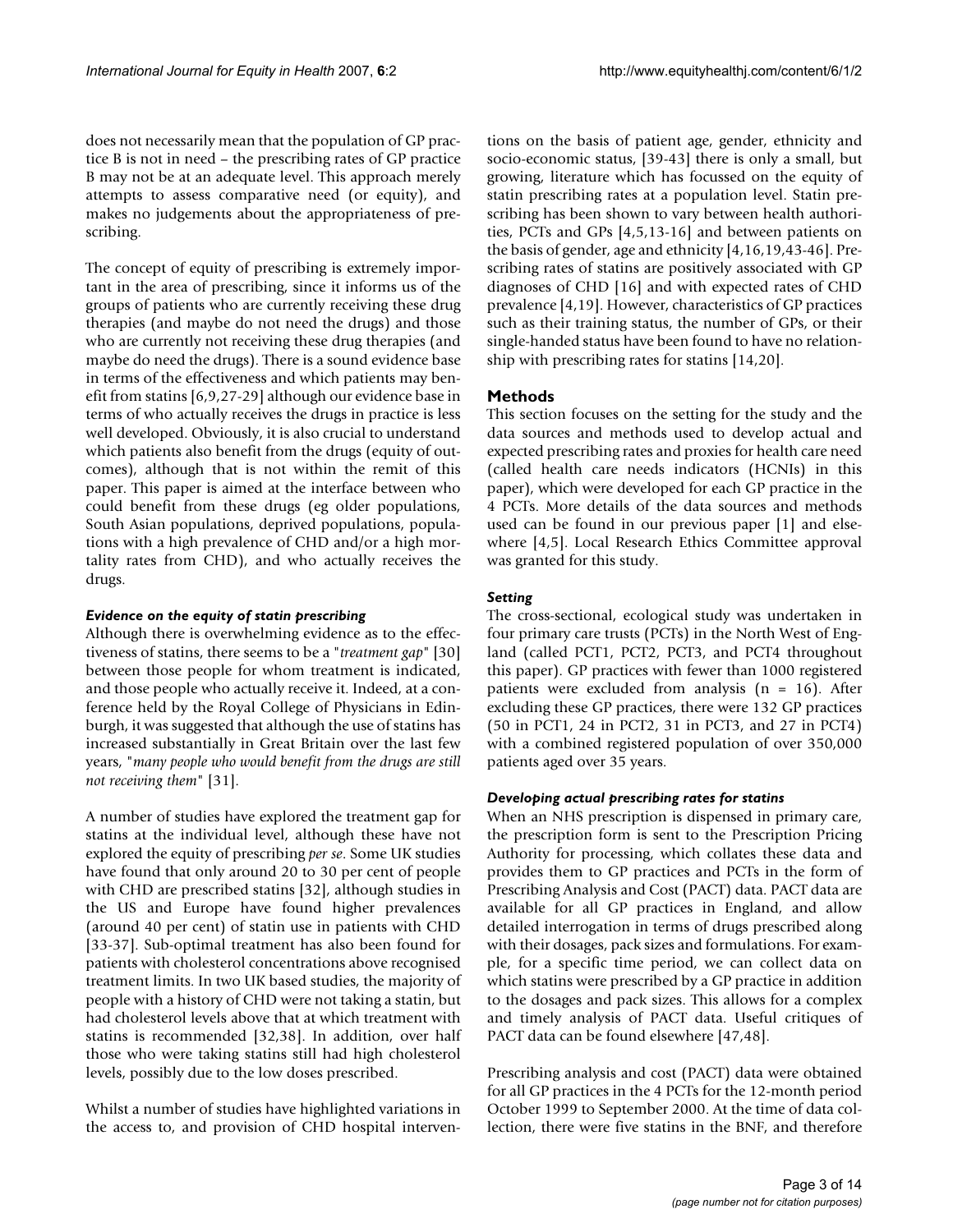available to prescribe in primary care. These statins were Atorvastatin, Cerivastatin, Fluvastatin, Pravastatin, and Simvastatin, and PACT data were collected for all of them. However, Cerivastatin was withdrawn from use in 2001. Nevertheless, since Cerivastatin was licensed for use during the period of data collection, it remains part of the PACT data used in subsequent analysis. The prescribing rate was calculated for all statins combined.

The denominator for the prescribing rate was the total registered (and resident) patient population aged over 35 years. This age group was chosen since the prevalence of CHD is particularly low in people aged less than 35 years [49]. The numerator was Average Daily Quantities, which are discussed in more detail in our previous paper [1] and elsewhere [50-52].

#### *Developing expected prescribing rates for statins*

Data were collected in the General Practice Research Database on age-sex rates of prescribing for statins, which are presented in Table 1.

The General Practice Research Database derives data from a representative sample of GP practices in England (211 GP practices with a combined population of around 1.4 million patients) about the NHS care received by their registered patients [49]. This group of GP practices regularly collects data for the General Practice Research Database. From these data, expected prescribing rates of statin prescribing were calculated by applying the age-sex specific rates to the same age-sex groups within the registered populations of all GP practices in the study. In this way, an expected rate of statin prescribing was calculated, based on the demographics of the GP practice registered population. It should be remembered that these prescribing rates are not the 'clinically correct' prescribing rates, but a nationally representative sample on which to compare GP prescribing within our study sample.

#### *Developing health care needs indicators (HCNIs)*

Again, the data sources and methods used to develop the HCNIs are discussed in much more detail in our previous paper [1]. However, we will briefly outline them here in order for the reader to be able to interpret the findings from this paper.

In total, 24 HCNIs were developed for each GP practice in this study, and all of these were entered into multiple regression models. A list of the HCNIs developed are provided in Appendix A, although the only HCNIs discussed here are those included in the final regression models (i.e. those HCNIs which had independent, statistically significant associations with statin prescribing rates). It is recognised that all of the variables discussed here do not relate specifically to health care need (some relate to supply and others to administrative factors), although the term is used here to identify the set of variables used in the analyses.

Demographic HCNIs were developed directly from GP practice list data, and these relate to the percentage of patients aged 55–74 years, and the percentage aged over 75 years. Both of these demographic groups are indicators of health care need for CHD drugs [49]. The Low Income Scheme Index was used as a proxy for low income since it represents the percentage of prescriptions which are exempt from prescription charges due to low income [53]. The percentage of patients from all ethnic minority groups was estimated for each GP practice using data from the 1991 census. The method of patient weighted attribution was used to develop these estimates using data at enumeration district level [54-56].

Data were also obtained from hospital episode statistics on specific hospital procedures (coronary artery bypass graft (CABG), percutaneous transluminal angioplasty (PTCA) and coronary angiogram) and diagnoses (primary diagnosis of CHD) [57]. Although hospital episode statistics relate to the supply, as opposed to need for health care services, it was hypothesised that in the absence of other CHD morbidity data, they may represent a useful proxy of CHD morbidity in GP practice populations. Crude rates (per 1000 patients aged over 35 years) were calculated for CHD procedures (CABGs, PTCAs and angiograms) and CHD diagnoses. In addition, overall rates of CHD hospital episodes were calculated (diagnoses + procedures) which are called CHD hospital episode statistics throughout this paper.

Two additional variables were examined: number of fulltime equivalent GPs per 1000 registered patients and whether the practice was single-handed. Whilst these variables do not relate specifically to health care need, they

#### **Table 1: Age-sex prescribing rates for specific CHD drug groups**

| Sex    | $35 - 44$ | $45 - 54$ | $55 - 64$ | $65 - 74$ | $75 - 84$ | $85+$ |
|--------|-----------|-----------|-----------|-----------|-----------|-------|
| Male   | 0.1       | 26.0      | 56.7      | 67.5      | 25.5      | 2.6   |
| Female | 2.0       | 10.4      | 38.5      | 57.0      | 21.6      | 2.4   |

Source: [62]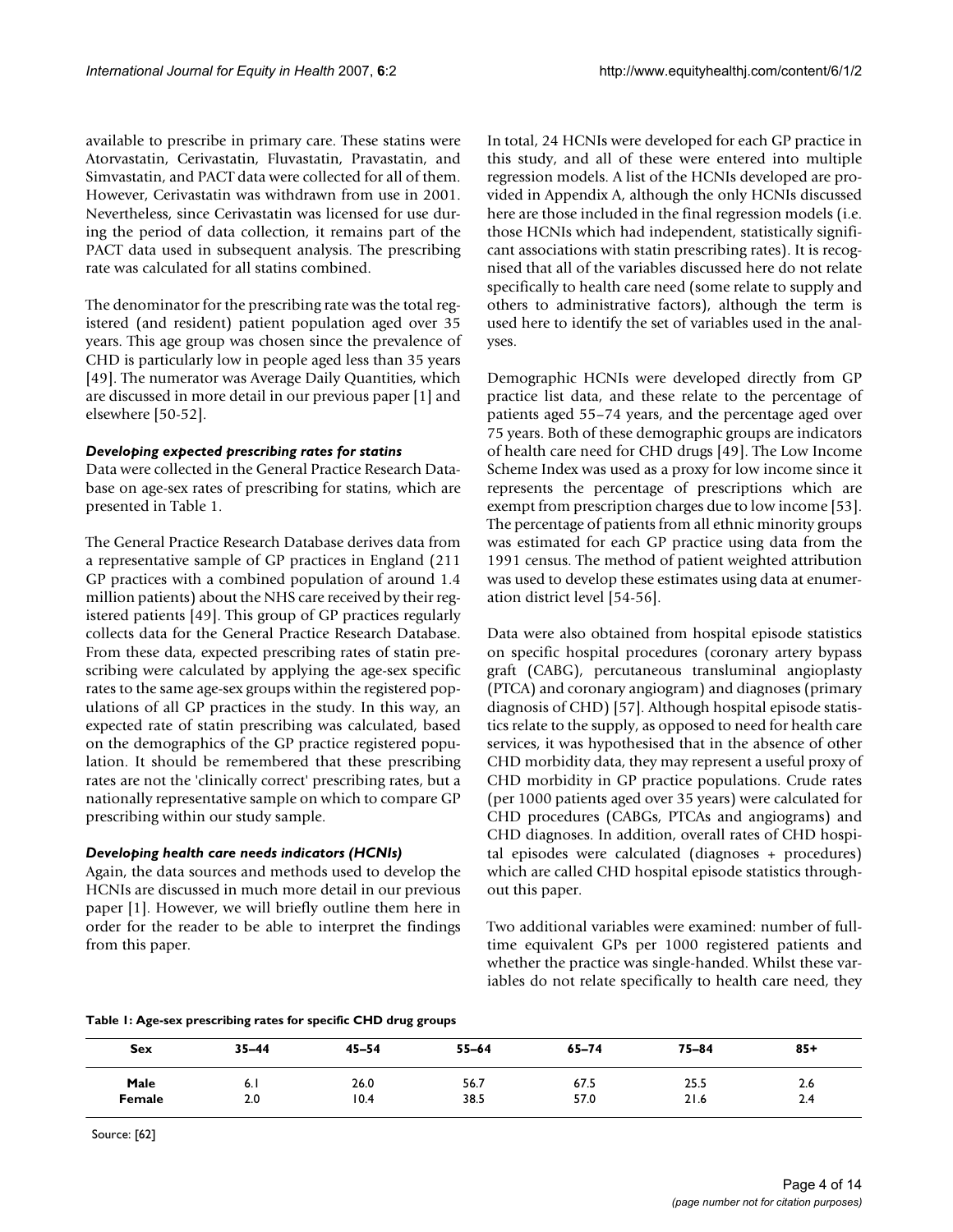have been shown to affect service provision and the equity of health care, and therefore were included in analyses.

#### *Data analysis*

Correlations between actual and expected prescribing rates were calculated using Spearman's Rank Correlation Coefficient and the Mann-Whitney test was used to detect differences in mean prescribing rates between singlehanded and multiple partner practices. Multiple linear regression modelling was undertaken for in each PCT in addition to the combined dataset (all data were normally distributed). Analysis was undertaken within both PCTs and the overall dataset in order to further understand differences between PCTs – by solely focusing on the combined dataset, we would ignore any important differences between PCTs.

The dependent variable in each model was the statin prescribing rate and the independent variables were the HCNIs developed in the study. The forward-stepwise approach was taken and the final models were checked for collinearity and normality of residuals. The final regression models only contained the HCNIs which had statistically significant ( $p < 0.05$ ) independent associations with the dependent variable, and each model was checked for collinearity and normality of residuals. Overall, for each multiple regression model, all 24 HCNIs were entered as independent variables, and the final model included only those variables that were statistically significant and added to the fit of the model.

## **Results**

Details about the 'health needs' of populations of the PCTs are provided in Figures 1, 2, 3, 4. These represent the demographics (Figure 1), ethnicity (Figure 2), multiple deprivation (Figure 3) and CHD hospital interventions (Figure 4). A general overview of comparative health care need suggests that PCT4 had the highest levels of CHD related health care needs within the study, whereas PCT1 had the lowest health care needs. PCT4 was the most deprived of all PCTs and had the highest proportions of patients aged over 75 years. In contrast, PCT1 may be seen as the 'least needy' of all PCTs on the basis of the HCNIs developed in this study. PCT1 was the least deprived, had the lowest proportions of South Asian groups and the lowest median rate of CHD hospital procedures. However, PCT1 had the highest median percentage of patients aged between 55 and 74 years which may well be the target age-group for prescribing within CHD.

#### *Associations between actual and expected prescribing rates*

There were statistically significant correlations ( $p < 0.05$ ) between actual and expected prescribing rates in PCT2 (r  $= 0.407$ ), PCT3 (r = 0.366), PCT4 (r = 0.43) and the combined dataset ( $r = 0.438$ ). Although statistically significant, the magnitude of associations were rather low, suggesting that actual prescribing rates are not highly associated with expected prescribing rates based on the data in the General Practice Research Database. Indeed, in PCT1, the correlation was non-significant. Whilst this does not infer inequitable prescribing, it does suggest that prescribing patterns in these PCTs does not conform to what we may expect given their age-sex compositions.

Figure 5 presents a scatter-plot to show the variation between the 132 GP practices and PCTs in terms of the association between actual and expected prescribing rates. The generally positive association in the combined dataset can be seen in the scatter-plot, although the large degree of variation between individual GP practices is also apparent. For example, in PCT3, one GP practice has the lowest expected prescribing rate and another has the third highest, although their actual prescribing rates are fairly similar. If one draws a vertical line on the scatter-plot with an actual prescribing rate of 15 Average Daily Quantities per patient aged over 35 years, there is around a two-fold difference in the expected prescribing rates between the GP practices.

#### *Associations between statin prescribing rates and HCNIs*

The multiple regression models for each PCT in addition to the combined dataset are presented in Table 2, reveals that between 25% and 58% of the variation in prescribing rates could be explained between the individual PCTs. When regression analysis was undertaken for the combined dataset, we could explain almost 30% of the variation.

One of the most important findings here was that hospital episode statistics were strongly (and positively) related to prescribing rates in three PCTs and in the combined dataset. The overall CHD hospital episode statistics rate explained 58% of the variation in prescribing in PCT2, the rate of CHD diagnoses explained 15% of the variation in PCT1 and the rate of CHD procedures explained 21% of the variation in PCT3. Figure 6 shows a scatter-plot of prescribing rates against the CHD hospital episode statistics. This reveals the generally positive association between statin prescribing rates and the CHD hospital episode statistics rate, and also the difference between the pattern for PCT2 and the other PCTs. The scatter-plot also reveals the large differences between GP practices within the same PCT. For example, in PCT3, there are a number of GP practices with prescribing rates around 20–25 Average Daily Quantities per patient aged over 35 years, although there is around a 3-fold difference in terms of CHD hospital episode statistics. This pattern is suggestive of inequities in prescribing rates.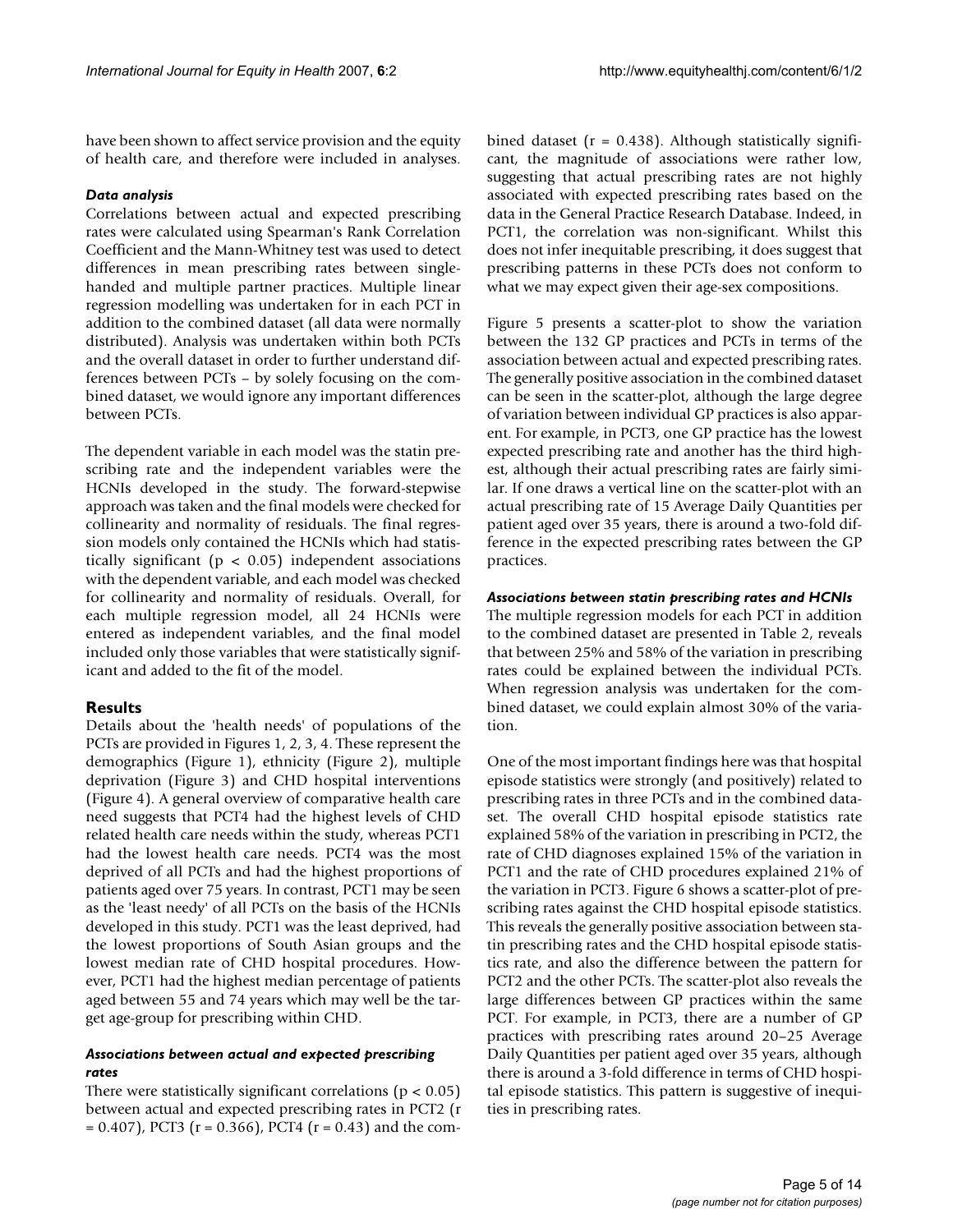

Box-plot of patient demographics by PCT.

In PCT4, all three variables had negative beta coefficients, suggesting that single-handed practices and those with higher proportions of ethnic minority patients and patients aged over 75 years were more likely to have lower prescribing rates. The mean prescribing rate in singlehanded practices throughout the combined dataset was 18.6 (SD 9.5) Average Daily Quantities per patient aged over 35 years and the corresponding rate for multiple partner practices was 20.7 (SD 7.1). This difference was statistically significant ( $p = 0.042$ ) using the Mann Whitney test.

The Low Income Scheme Index score explained 11% of the variation in prescribing rates in PCT3, and the beta coefficient was negative, suggesting that GP practices with higher Low Income Scheme Index scores had lower prescribing rates. Figure 7 shows a scatter-plot of prescribing rates and the Low Income Scheme Index score. This is suggestive of a negative association in PCTs 2 to 4, and a lack of association in PCT1. Again, this scatter-plot reveals large difference within PCTs. For example, in PCT4, there are a number of GP practices with prescribing rates around 10 to 20 Average Daily Quantities per patient aged over 35 years, although their Low Income Scheme Index scores almost 4-fold. Again, this is suggestive of inequities in prescribing rates.

## **Discussion**

The regression models explained more variation in prescribing rates than those found in other studies. For example, most studies have explained around 20 per cent of the variation [14,16,19,20], whereas 30 per cent of the variation was explained in the combined dataset. In addition, analyses for individual PCTs revealed that 50 per cent of the variation in PCT4 and almost 60 per cent in PCT2 could be explained.

The HCNIs developed from hospital episode statistics were present in the regression models for three PCTs, and were positively related to prescribing rates. Another study [58] also used hospital episode statistics for primary diagnoses of CHD as a proxy for health care need, although the authors did not find a positive relationship between rates of statin prescribing and CHD hospital episode sta-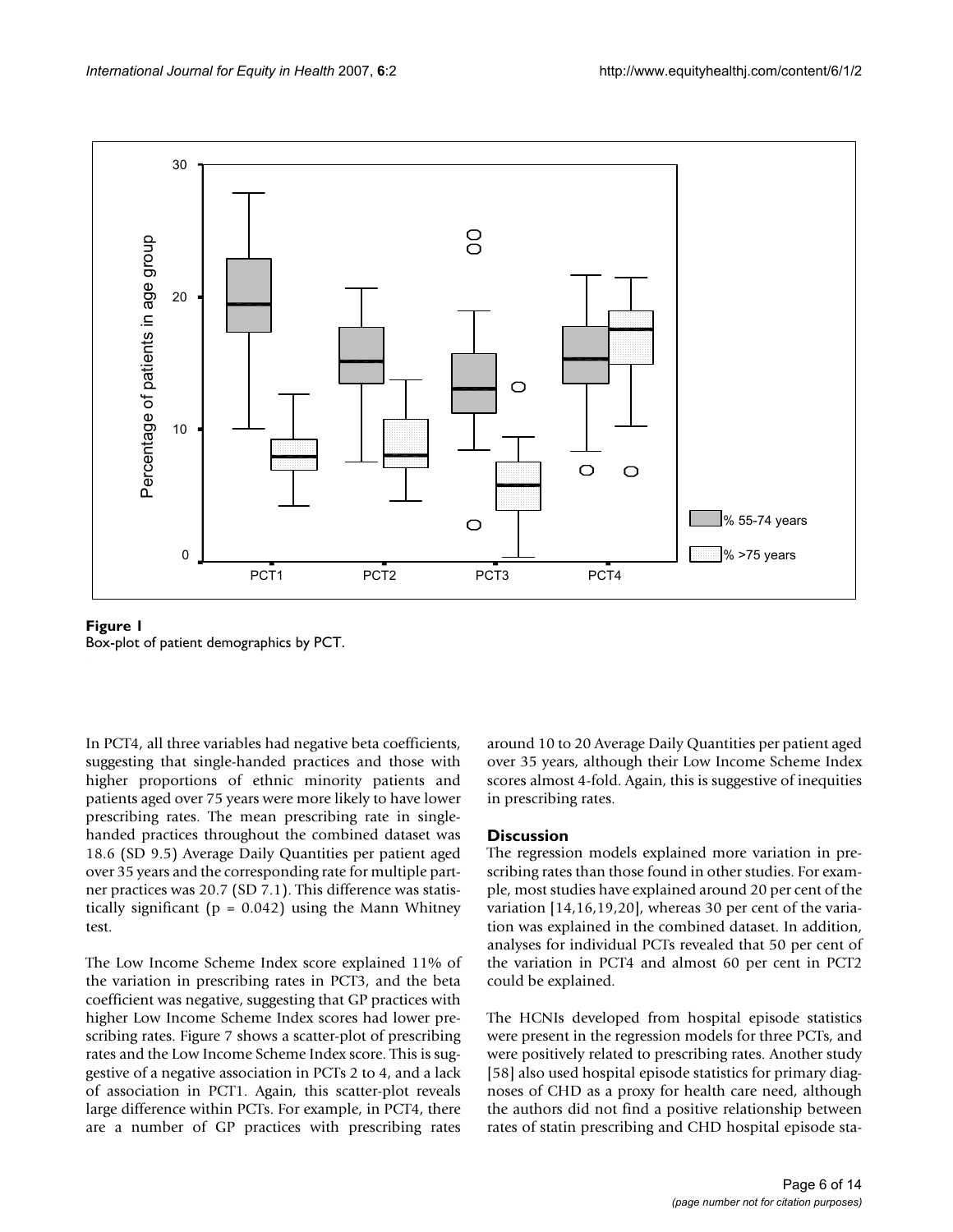

## **Figure 2** Box-plot of ethnicity by PCT.

tistics. Nevertheless, other studies have also found positive relationships between rates of PTCAs and statin prescribing [35,38,59].

The percentage of patients aged 55–74 years was generally positively related to prescribing rates, suggesting that prescribing rates are related to health care need. Whilst this HCNI only explained 3 per cent of the variation in prescribing rates, a number of studies have found that statin prescribing is higher in this age group, than in older age groups [16,32,36,59], with one study finding that the proportion of patients aged 35–74 years explained 5 per cent of the variation in statin prescribing rates between GP practices [20]. The percentage of patients aged over 75

#### **Table 2: Multiple regression models**

| <b>PCT</b>               | R <sup>2</sup> | <b>Needs indicator</b>               | <b>Standardised beta coefficient</b> | % variance explained |
|--------------------------|----------------|--------------------------------------|--------------------------------------|----------------------|
| <b>PCTI</b> $(n = 50)^*$ | .245           | CHD diagnoses rate                   | .489                                 | 15.0                 |
|                          |                | WTE GPs/1000 patients                | $-.327$                              | 9.5                  |
| PCT2 $(n = 24)^*$        | .583           | CHD hospital episode statistics rate | .763                                 | 58.3                 |
| PCT3 $(n = 31)^*$        | .313           | CHD procedures rate                  | .490                                 | 20.7                 |
|                          |                | Low Income Scheme Index              | $-327$                               | 10.6                 |
| PCT4 $(n = 27)^*$        | .505           | Single handed                        | $-.340$                              | 27.0                 |
|                          |                | Ethnicity                            | $-.538$                              | 12.5                 |
|                          |                | % patients aged >75                  | $-373$                               | 11.0                 |
| Combined $(n = 132)^*$   | .289           | CHD hospital episode statistics rate | .350                                 | 14.7                 |
|                          |                | % patients aged >75                  | $-.240$                              | 4.2                  |
|                          |                | Ethnicity                            | $-.233$                              | 3.1                  |
|                          |                | % patients aged 55-74                | .199                                 | 2.9                  |

\* *n* refers to the number of GP practices in each PCT which were contained in the regression model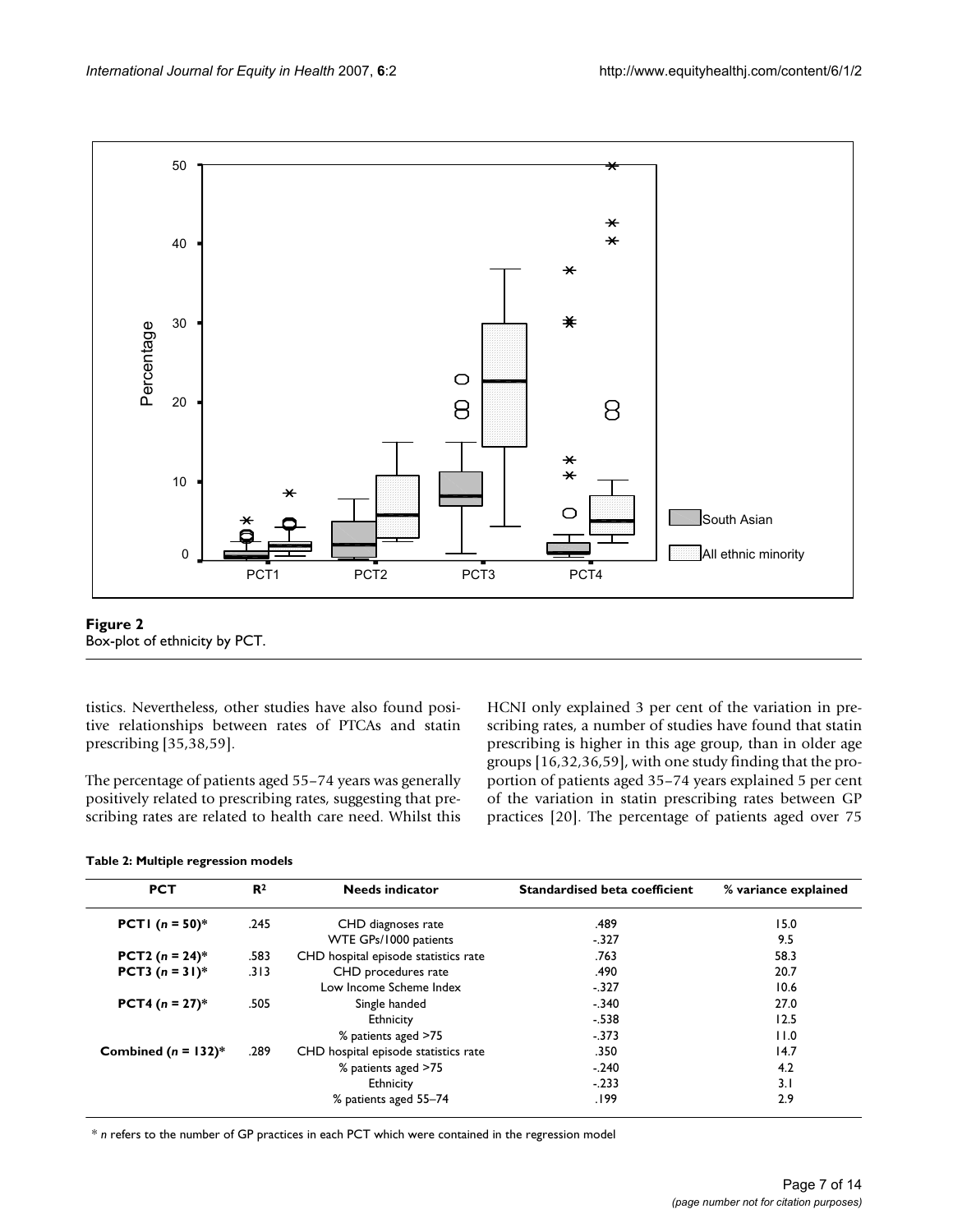

**Figure 3** Box-plot of multiple deprivation by PCT.

years had a negative relationship with prescribing rates in PCT4 and the combined dataset. A number of studies found that older patients were much less likely than younger patients to receive a prescription for a statin [16,32,36,59], which may result from the lack of research evidence on the efficacy of statins in elderly populations. Therefore, although the percentage of patients aged over 75 years is a proxy for CHD prevalence, it may not represent a useful proxy of the potential to benefit from statins.

The findings from this study provide conflicting evidence as to the relationship between prescribing rates and deprivation. In PCT1, PCT2 and PCT4, there was little evidence of associations between deprivation and prescribing rates, although statin prescribing rates in PCT3 were associated with the Low Income Scheme Index score (negative association). Therefore, there does not seem to be a simple relationship between prescribing rates and deprivation which applies in all PCTs. Since CHD prevalence increases in deprived populations, one would expect a positive association between prescribing rates and the Low Income Scheme Index score, and therefore the negative association in PCT3 and lack of association in the other PCTs is suggestive of inequities in prescribing rates.

The estimated proportion of patients from ethnic minority groups was negatively associated with prescribing rates in PCT4 and the combined dataset, which is similar to findings elsewhere [44,46]. However, the construction of the ethnic minority HCNI in this study was based on enumeration district populations, often with low numbers of ethnic minority populations, and therefore further work would be required to provide a rigorous assessment of the suggestion being made in this study. Nevertheless, these patterns add further weight to suggestions about the inequity of prescribing rates on the basis of ethnicity.

Although the HCNIs developed from GMS data do not necessarily reflect health care needs, they were nevertheless important in explaining variations in prescribing rates. In general, single-handed GP practices had lower prescribing rates than multiple partner GP practices and the number of WTE GPs per 1000 patients had negative associations with rates of statin prescribing PCT1. A number of studies have found that organisational factors such as the ones used in this study were not associated with statin prescribing rates [14,20]. However, the importance and impact of health care supply has been recognised in the recent allocation formula for prescribing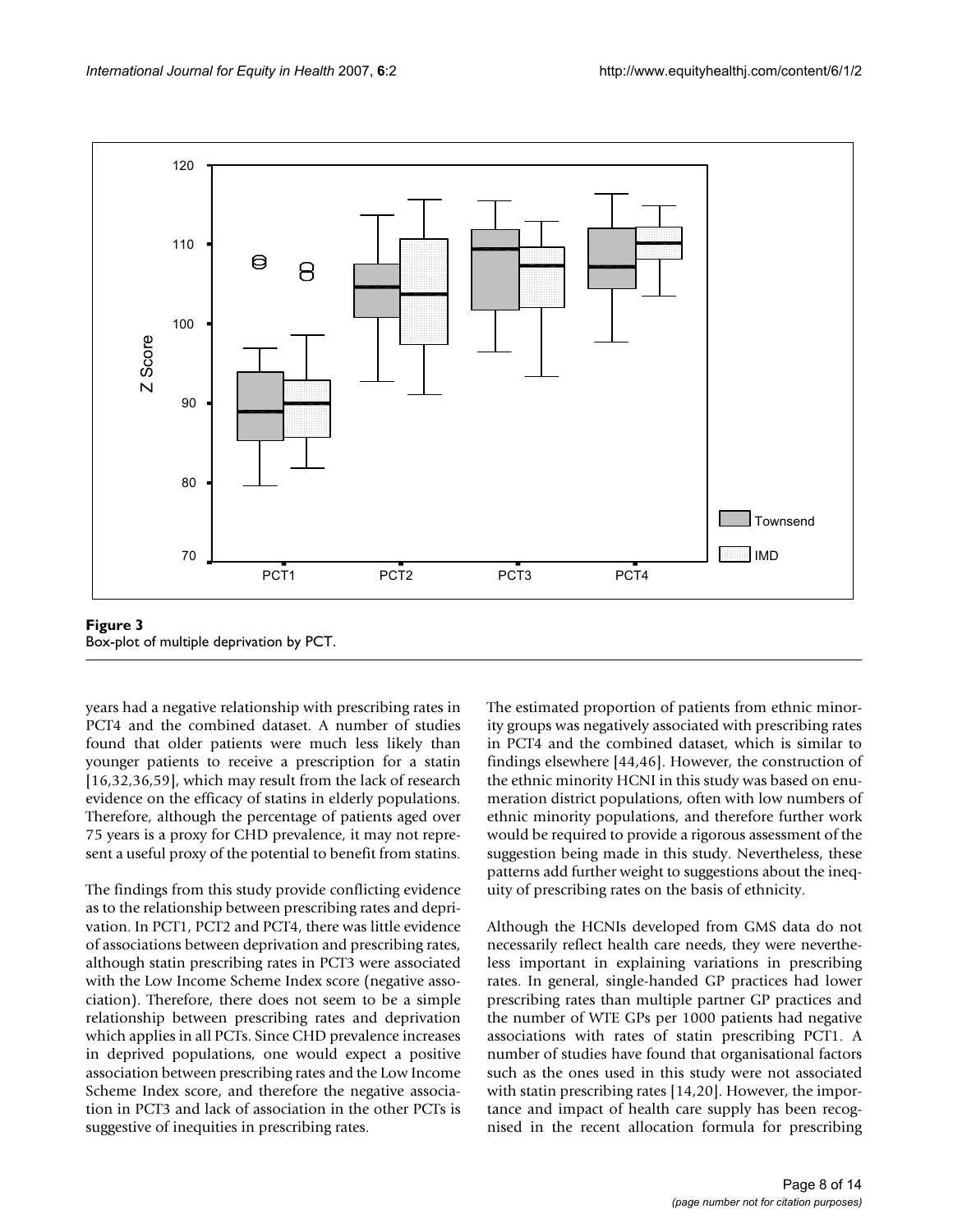

#### **Figure 4** Box-plot of hospital procedures and diagnoses by PCT.

budgets, which includes variables related to training and single-handed GP practices in addition to the number of GPs per patient [60]. Indeed, in developing the allocation formula, the authors also found that prescribing rates were negatively associated with single-handed GP practices.

## *Main strengths of the paper*

Firstly, the study explicitly focussed on the equity of prescribing, as opposed to solely explaining the variation in prescribing rates. In this way, this paper extends our previous paper in this journal. Secondly, the study was based on all GP practices (with practice lists over 1000 patients aged over 35 years) in 4 PCTs, rather than a random sample such as those in the General Practice Research Database. Therefore, the results are directly applicable to the PCTs and enable them to develop local policies/guidance without the need to infer from GP practices in other areas. Thirdly, we used prescribing rates based on Average Daily Quantities, which are more applicable to UK general practice, and also based on the population at risk from CHD (those aged over 35 years). As already stated, international comparisons may wish to use Defined Daily Doses. Fourthly, we used a wide range of data sources for the HCNIs, rather than relying solely on the 1991 Census. Fifthly, we developed expected prescribing rates for all GP practices which may be used by the PCTs to audit changes in the equity of prescribing rates over time. Finally, we produced scatter-plots which enable the identification of individual GP practices which seem to either have higher or lower actual than expected prescribing rates. Further work could then be undertaken within these GP practices in order to understand the reasons behind their apparent inequitable prescribing rates and subsequently to provide education and support to make their prescribing rates more equitable.

#### *Main weaknesses of the paper*

Firstly, ecological analyses cannot be used to infer causal relationships or to infer similar relationships at an individual level (the ecological fallacy). Future studies may take an approach based on multi-level analysis, although this was outside the scope of this study. Secondly, the study size was determined by considerations of practicability rather than study power. Thus although the positive findings remain valid and interesting it is possible that true, but lower magnitude, relationships exist between Statin prescription and some of the variables that dropped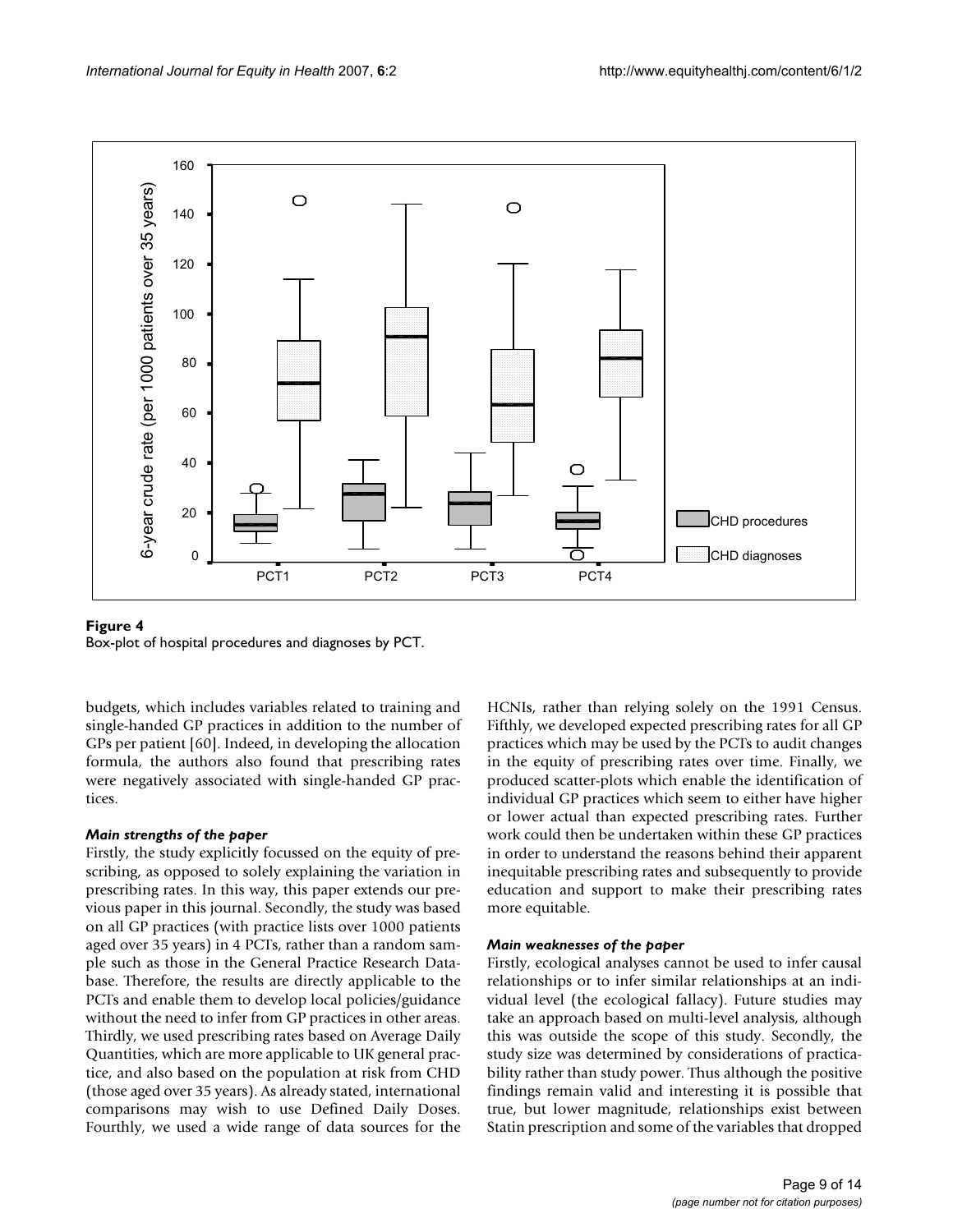

Figure 5 Scatter-plot of actual and expected statin prescribing rates.

out of our regression models. Thirdly, PACT data refer only to NHS scripts that have been dispensed at pharmacies, rather than all prescriptions issued by GPs. Thirdly, hospital episode statistics data can be limited by lack of accuracy and completeness and only refers to diagnoses and procedures in NHS hospitals. Finally, the data on statin prescribing rates is based on 1999–2000 data, which may be slightly out of date given the recent increases in statin prescribing. However, we have no evidence that this increase has increased the equity of prescribing rates, since it may have increased at a similar rate across all GP practices. Nevertheless, it may be useful to provide data for 2005–2006 to confirm or reject this.

## **Conclusion**

Overall, this study has found that statin prescribing rates may be explained (to differing degrees between PCTs) by a mixture of HCNIs relating to both health care need and supply. Rates of CHD procedures and diagnoses were generally positively associated with prescribing rates, although the percentage of ethnic minority patients, the percentage of older (>75 years) patients, deprivation and GP administrative factors were negatively associated in some PCTs. Therefore, the findings from this study show that GP practice prescribing rates for statins are generally inequitable, although the strength of this inequity and the patient groups involved (ethnic minority, older and deprived patients) differ between PCTs.

The National Service Framework for coronary heart disease [61] has highlighted variations in the quality and access to CHD services in the UK. However, the equity of CHD services such as GP prescribing rates has been a neglected area of research. This study adds to weight to the assertions of the National Service Framework about the inequitable supply of CHD services and may form the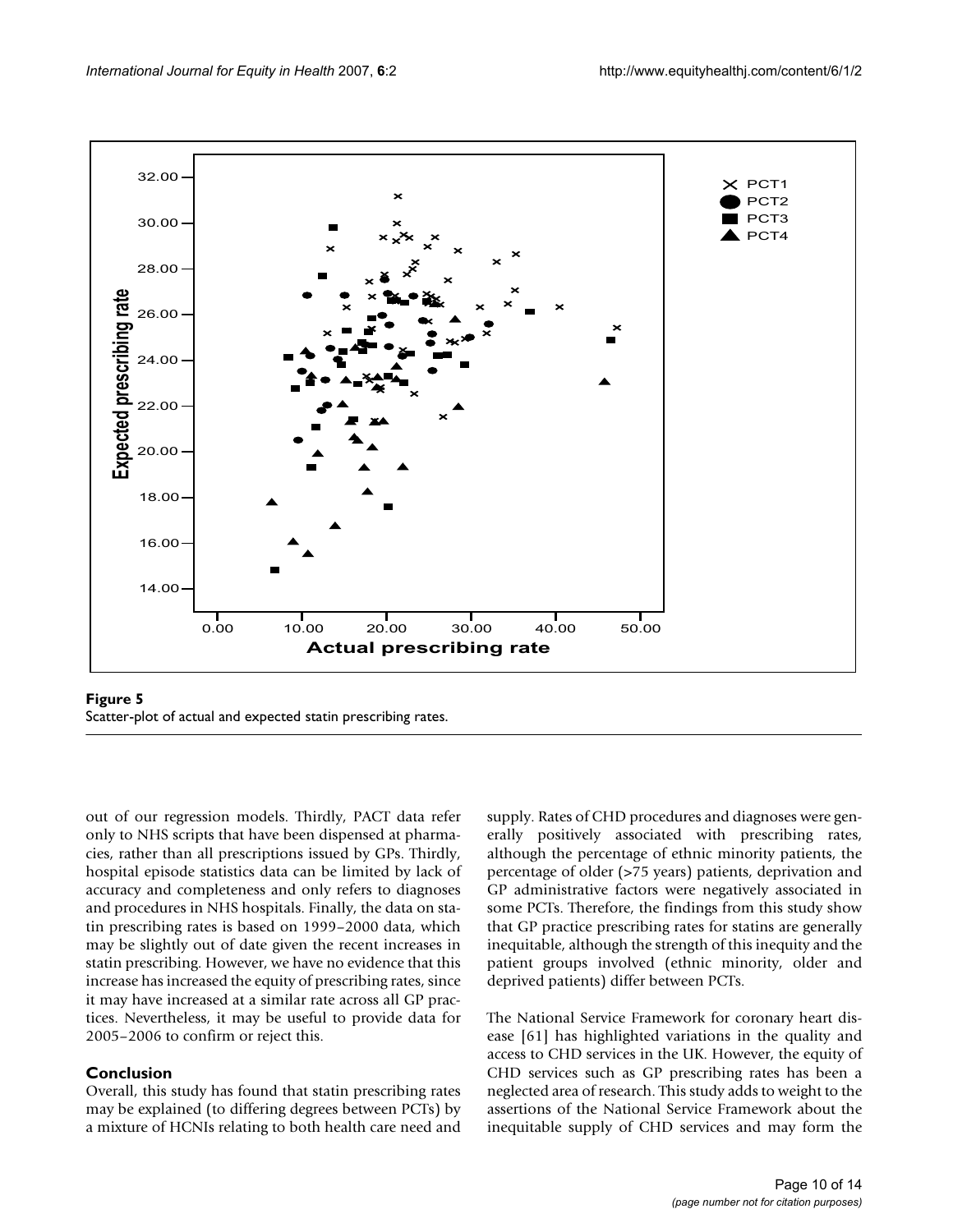

## **Figure 6**

Scatter-plot of statin prescribing rates and CHD HES rate.

baseline for further studies to assess the effectiveness of the National Service Framework in reducing the inequities in prescribing rates.

## **Competing interests**

The author(s) declare that they have no competing interests.

## **Authors' contributions**

PW was awarded funding for this study, was involved in the conception, design and managed the day to day running of the study, undertook all data collection and analysis, and wrote the paper. PN and ASL were involved in the conception and design of the study, made active contributions in project meetings, were involved in an advisory capacity in all aspects of the project and advised on drafts of the paper. PW is the guarantor.

## **Appendix A – List of health care needs indicators (HCNIs) developed during the study**

• Proportion of patients aged between 55 and 74 years

- Proportion of patents aged over 75 years
- Proportion households with no car
- Proportion males who are economically inactive
- Townsend Score
- Proportion of households receiving council tax benefits
- Proportion unemployment
- Index of Multiple Deprivation
- Income Deprivation Index
- Low Income Scheme Index (LISI) score
- Standardise mortality rate (SMR) for CHD under 75 years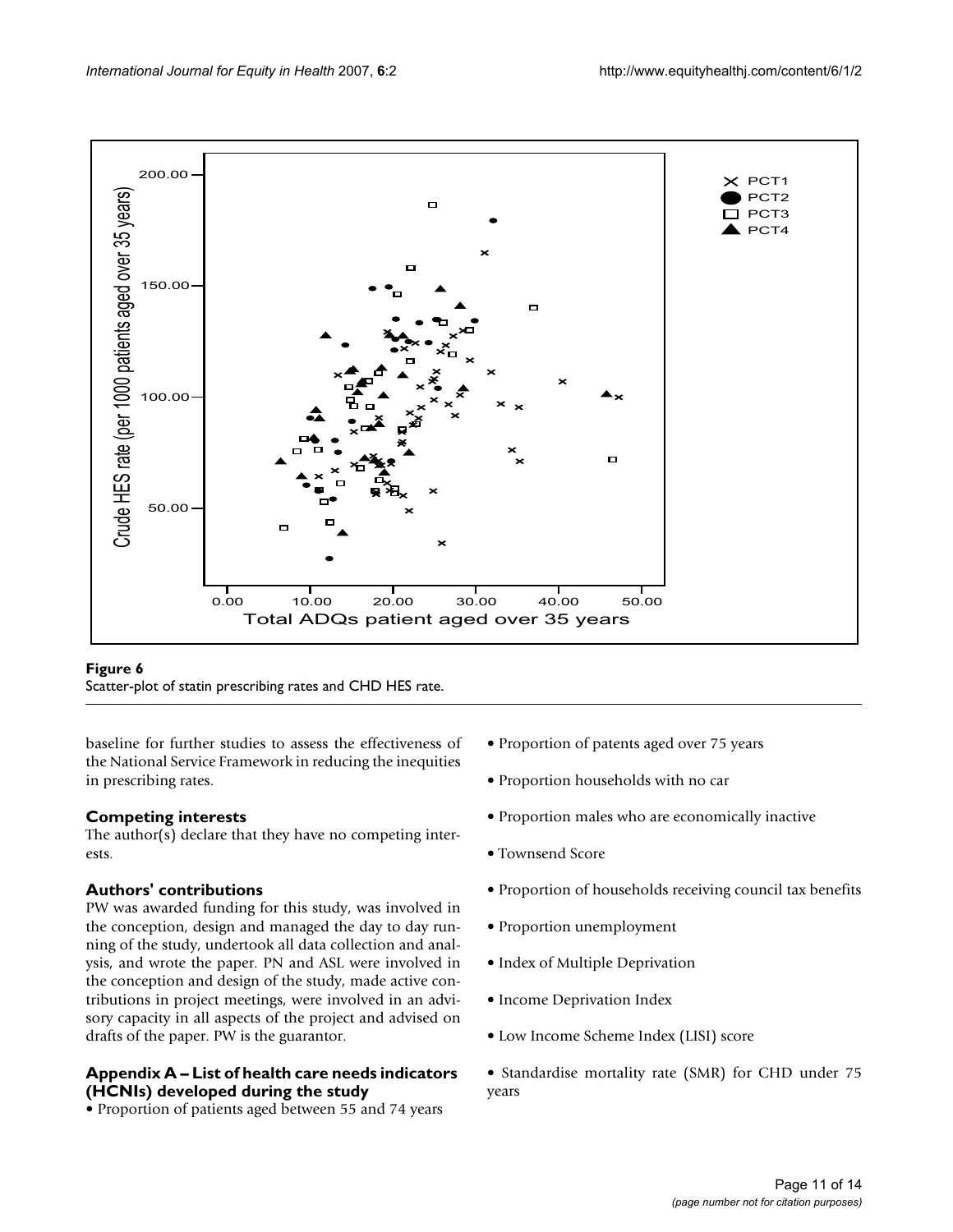

## **Figure 7**

Scatter-plot of statin prescribing and LISI score.

- 6-year crude rate of coronary artery bypass grafts (CABGs) per 1000 patients
- 6-year crude rate of percutanious transluminal angioplasty (PTCAs) per 1000 patients
- 6-year crude rate of coronary angiograms per 1000 patients
- 6-year crude rate of CHD hospital procedures (CABGs + PTCAs + angiograms) per 1000 patients
- 6-year crude rate of CHD hospital diagnoses per 1000 patients
- 6-year crude rate of CHD prevalence (diagnoses + procedures) per 1000 patients
- Regionally specific prevalence, age and sex standardised prescribing units per patient over 35 years (PASS-PUs)
- Proportion of population defining themselves as 'nonwhite'
- Proportion of population defining themselves as 'South Asian'
- Proportion of population over 30 with a limiting longterm illness (LLI)
- Health Deprivation Index
- Proportion of households with more than 2 cars
- Access Deprivation Index

## **Acknowledgements**

Paul Ward received a Health Services Research Training Fellowship from the North West NHS Executive to carry out the study on which this paper is based. We thank all anonymous reviewers, health authority, PCT and Local Authority staff who provided access to PACT data, GP practice list data, hospital episode statistics and a variety of other data sources.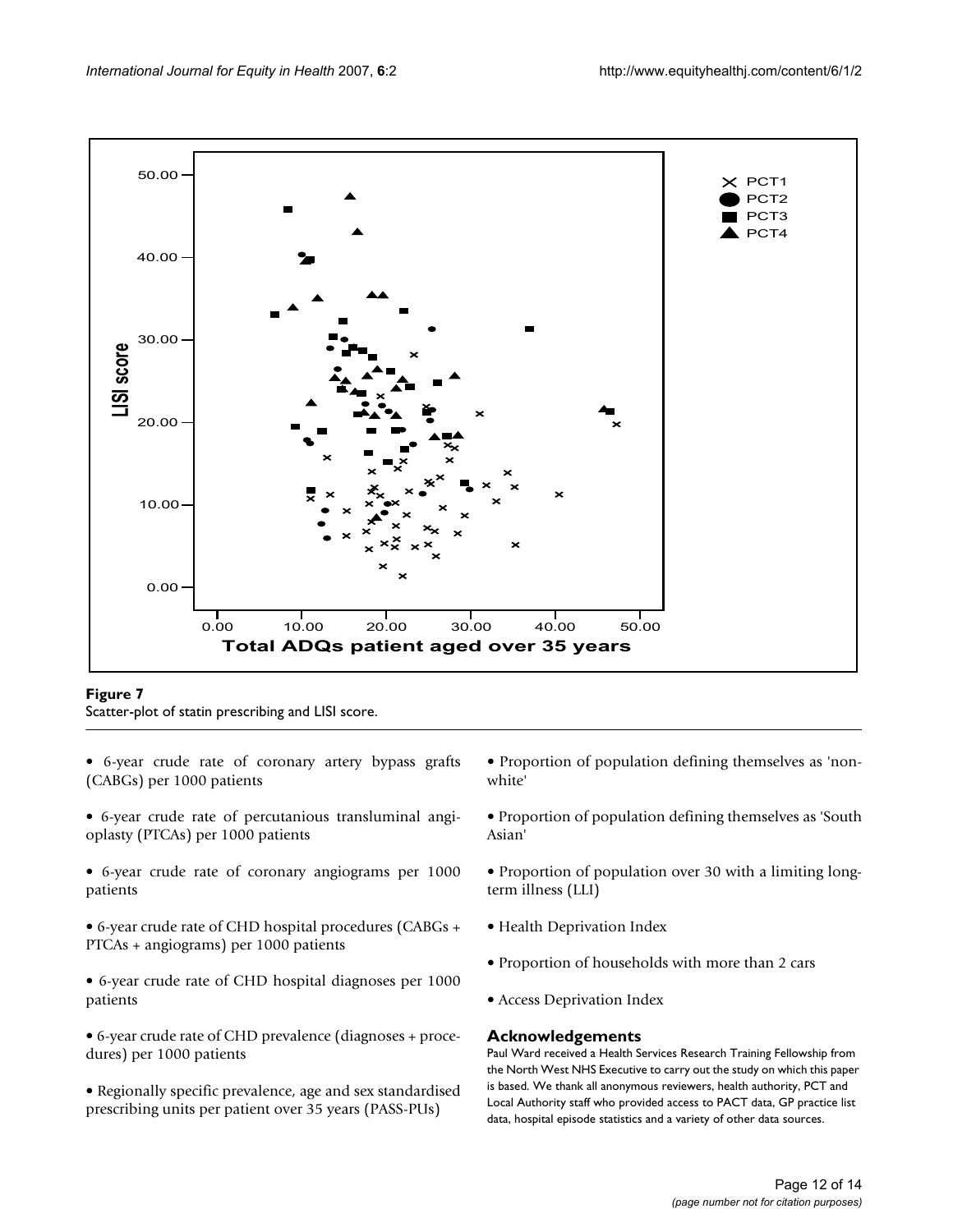#### **References**

- 1. Ward PR, Noyce PR, St Leger AS: **[Exploring the equity of GP](http://www.ncbi.nlm.nih.gov/entrez/query.fcgi?cmd=Retrieve&db=PubMed&dopt=Abstract&list_uids=15701165) [practice prescribing rates for selected coronary heart dis](http://www.ncbi.nlm.nih.gov/entrez/query.fcgi?cmd=Retrieve&db=PubMed&dopt=Abstract&list_uids=15701165)ease drugs: a multiple regression analysis with proxies of [healthcare need.](http://www.ncbi.nlm.nih.gov/entrez/query.fcgi?cmd=Retrieve&db=PubMed&dopt=Abstract&list_uids=15701165)** *International Journal for Equity in Health* 2005, **4:**.
- 2. Ward PR, Noyce PR, St Leger AS: **Differential associations between actual and expected GP practice prescribing rates for statins, ACE inhibitors, and beta-blockers: a cross-sectional study in England.** *Therapeutics and Clinical Risk Management* 2005, **1:**61-68.
- 3. Ward PR, Noyce PR, St Leger AS: **[Multivariate regression analy](http://www.ncbi.nlm.nih.gov/entrez/query.fcgi?cmd=Retrieve&db=PubMed&dopt=Abstract&list_uids=15598733)[sis of associations between general practitioner prescribing](http://www.ncbi.nlm.nih.gov/entrez/query.fcgi?cmd=Retrieve&db=PubMed&dopt=Abstract&list_uids=15598733) rates for coronary heart disease drugs and healthcare needs [indicators.](http://www.ncbi.nlm.nih.gov/entrez/query.fcgi?cmd=Retrieve&db=PubMed&dopt=Abstract&list_uids=15598733)** *J Epidemiol Community Health* 2005, **59:**86-87.
- 4. Ward PR, Noyce PR, St Leger AS: **[Are GP practice prescribing](http://www.ncbi.nlm.nih.gov/entrez/query.fcgi?cmd=Retrieve&db=PubMed&dopt=Abstract&list_uids=14729882) [rates for coronary heart disease drugs equitable? A cross](http://www.ncbi.nlm.nih.gov/entrez/query.fcgi?cmd=Retrieve&db=PubMed&dopt=Abstract&list_uids=14729882) [sectional analysis in four primary care trusts in England.](http://www.ncbi.nlm.nih.gov/entrez/query.fcgi?cmd=Retrieve&db=PubMed&dopt=Abstract&list_uids=14729882)** *J Epidemiol Community Health* 2004, **58:**89-96.
- 5. Ward PR, Noyce PR, St Leger AS: **[Developing prevalence-based](http://www.ncbi.nlm.nih.gov/entrez/query.fcgi?cmd=Retrieve&db=PubMed&dopt=Abstract&list_uids=12605615) [prescribing units for analysing variations in general practi](http://www.ncbi.nlm.nih.gov/entrez/query.fcgi?cmd=Retrieve&db=PubMed&dopt=Abstract&list_uids=12605615)[tioner prescribing: a case study using statins.](http://www.ncbi.nlm.nih.gov/entrez/query.fcgi?cmd=Retrieve&db=PubMed&dopt=Abstract&list_uids=12605615)** *J Clin Pharm Ther* 2003, **28:**23-29.
- 6. Shepherd J, Cobbe S, Ford I, Isles CG, Lorimer AR, MacFarlane PW, McKillop JH, Packard CJ: **[Prevention of coronary heart disease](http://www.ncbi.nlm.nih.gov/entrez/query.fcgi?cmd=Retrieve&db=PubMed&dopt=Abstract&list_uids=7566020) [with pravastatin in men with hypercholesterolemia. West of](http://www.ncbi.nlm.nih.gov/entrez/query.fcgi?cmd=Retrieve&db=PubMed&dopt=Abstract&list_uids=7566020) [Scotland Coronary Prevention Study Group.](http://www.ncbi.nlm.nih.gov/entrez/query.fcgi?cmd=Retrieve&db=PubMed&dopt=Abstract&list_uids=7566020)** *N Engl J Med* 1995, **333:**1301-1307.
- 7. Downs JR, Clearfield M, Weis S, Whitney E, Shapiro DR, Beere PA, Langendorfer A, Stein EA, Kruyer W, Gotto AM Jr.: **[Primary pre](http://www.ncbi.nlm.nih.gov/entrez/query.fcgi?cmd=Retrieve&db=PubMed&dopt=Abstract&list_uids=9613910)vention of acute coronary events with lovastatin in men and [women with average cholesterol levels: results of AFCAPS/](http://www.ncbi.nlm.nih.gov/entrez/query.fcgi?cmd=Retrieve&db=PubMed&dopt=Abstract&list_uids=9613910) TexCAPS. Air Force/Texas Coronary Atherosclerosis Pre[vention Study.](http://www.ncbi.nlm.nih.gov/entrez/query.fcgi?cmd=Retrieve&db=PubMed&dopt=Abstract&list_uids=9613910)** *JAMA* 1998, **279:**1615-1622.
- 8. Group SSSS: **[Randomised trial of cholesterol lowering in 4444](http://www.ncbi.nlm.nih.gov/entrez/query.fcgi?cmd=Retrieve&db=PubMed&dopt=Abstract&list_uids=7968073) [patients with coronary heart disease: the Scandinavian Sim](http://www.ncbi.nlm.nih.gov/entrez/query.fcgi?cmd=Retrieve&db=PubMed&dopt=Abstract&list_uids=7968073)[vastatin Survival Study \(4S\).](http://www.ncbi.nlm.nih.gov/entrez/query.fcgi?cmd=Retrieve&db=PubMed&dopt=Abstract&list_uids=7968073)** *Lancet* 1994, **344:**1383-1389.
- 9. Sacks FM, Pfeffer MA, Moye LA, Rouleau JL, Rutherford JD, Cole TG, Brown L, Warnica JW, Arnold JM, Wun CC, Davis BR, Braunwald E: **[The effect of pravastatin on coronary events after myocar](http://www.ncbi.nlm.nih.gov/entrez/query.fcgi?cmd=Retrieve&db=PubMed&dopt=Abstract&list_uids=8801446)dial infarction in patients with average cholesterol levels. [Cholesterol and Recurrent Events Trial investigators.](http://www.ncbi.nlm.nih.gov/entrez/query.fcgi?cmd=Retrieve&db=PubMed&dopt=Abstract&list_uids=8801446)** *N Engl J Med* 1996, **335:**1001-1009.
- 10. Freemantle N, Barbour R, Johnson R, Marchment M, Kennedy A: **[The](http://www.ncbi.nlm.nih.gov/entrez/query.fcgi?cmd=Retrieve&db=PubMed&dopt=Abstract&list_uids=9353492) [use of statins: a case of misleading priorities? \[Editorial.\].](http://www.ncbi.nlm.nih.gov/entrez/query.fcgi?cmd=Retrieve&db=PubMed&dopt=Abstract&list_uids=9353492)** *BMJ* 1997, **315:**826-828.
- 11. Evans PH: **[The primary prevention of coronary heart disease](http://www.ncbi.nlm.nih.gov/entrez/query.fcgi?cmd=Retrieve&db=PubMed&dopt=Abstract&list_uids=11050782) [with statins: practice headache or public health?](http://www.ncbi.nlm.nih.gov/entrez/query.fcgi?cmd=Retrieve&db=PubMed&dopt=Abstract&list_uids=11050782)** *Br J Gen Pract* 2000, **50:**695-697.
- 12. Bradshaw N, Walker R: **Prescription of statins: cost implications of evidence-based treatment applied to a health authority population.** *J Clin Pharm Therapeutics* 1997, **22:**379-389.
- 13. Baxter C, Jones R, Corr L: **[Time trend analysis and variations in](http://www.ncbi.nlm.nih.gov/entrez/query.fcgi?cmd=Retrieve&db=PubMed&dopt=Abstract&list_uids=9784452) [prescribing lipid lowering drugs in general practice.](http://www.ncbi.nlm.nih.gov/entrez/query.fcgi?cmd=Retrieve&db=PubMed&dopt=Abstract&list_uids=9784452)** *BMJ* 1998, **317:**1134-1135.
- 14. Packham C, Robinson J, Morris J, Richards C, Marks P, Gray D: **[Statin](http://www.ncbi.nlm.nih.gov/entrez/query.fcgi?cmd=Retrieve&db=PubMed&dopt=Abstract&list_uids=10321861) [prescribing in Nottingham general practices: a cross-sec](http://www.ncbi.nlm.nih.gov/entrez/query.fcgi?cmd=Retrieve&db=PubMed&dopt=Abstract&list_uids=10321861)[tional study.](http://www.ncbi.nlm.nih.gov/entrez/query.fcgi?cmd=Retrieve&db=PubMed&dopt=Abstract&list_uids=10321861)** *J Public Health Med* 1999, **21:**60-64.
- 15. Packham C, Pearson J, Robinson J, Gray D: **[Use of statins in gen](http://www.ncbi.nlm.nih.gov/entrez/query.fcgi?cmd=Retrieve&db=PubMed&dopt=Abstract&list_uids=10845969)[eral practices, 1996-8: cross sectional study.](http://www.ncbi.nlm.nih.gov/entrez/query.fcgi?cmd=Retrieve&db=PubMed&dopt=Abstract&list_uids=10845969)** *BMJ* 2000, **320:**1583-1584.
- 16. Majeed A, Moser K, Maxwell R: **[Age, sex and practice variations](http://www.ncbi.nlm.nih.gov/entrez/query.fcgi?cmd=Retrieve&db=PubMed&dopt=Abstract&list_uids=11077897) [in the use of statins in general practice in England and Wales.](http://www.ncbi.nlm.nih.gov/entrez/query.fcgi?cmd=Retrieve&db=PubMed&dopt=Abstract&list_uids=11077897)** *J Public Health Med* 2000, **22:**275-279.
- 17. Whincup PH, Papacosta O, Walker M, Lennon L, Thomson A: **[Lipid](http://www.ncbi.nlm.nih.gov/entrez/query.fcgi?cmd=Retrieve&db=PubMed&dopt=Abstract&list_uids=11119447) [lowering drug use in older British men with established cor](http://www.ncbi.nlm.nih.gov/entrez/query.fcgi?cmd=Retrieve&db=PubMed&dopt=Abstract&list_uids=11119447)[onary heart disease: evidence of underuse.](http://www.ncbi.nlm.nih.gov/entrez/query.fcgi?cmd=Retrieve&db=PubMed&dopt=Abstract&list_uids=11119447)** *Heart* 2001, **85:**5.
- 18. McPherson K: **How should health policy be modified by the evidence of medical practice variations?** In *Controversies in Health Care Policies.* Edited by: Marinker M. London, BMJ Publishing Group; 1994:55-74.
- 19. Gibson A, Asthana S, Brigham P, Moon G, Dicker J: **[Geographies of](http://www.ncbi.nlm.nih.gov/entrez/query.fcgi?cmd=Retrieve&db=PubMed&dopt=Abstract&list_uids=11852263) [need and the new NHS: methodological issues in the defini](http://www.ncbi.nlm.nih.gov/entrez/query.fcgi?cmd=Retrieve&db=PubMed&dopt=Abstract&list_uids=11852263)tion and measurement of the health needs of local popula[tions.](http://www.ncbi.nlm.nih.gov/entrez/query.fcgi?cmd=Retrieve&db=PubMed&dopt=Abstract&list_uids=11852263)** *Health & Place* 2002, **8:**47-60.
- 20. Bradshaw N, Fone DL, Walker R: **Explaining variation in statin prescribing: a practice based analysis.** *Pharm J* 1999, **263:**R19.
- 21. Le Grand J: *The Strategy of Equality.* London, Allan & Unwin; 1982.
- 22. Goddard M, Smith P: **[Equity of access to health care services:](http://www.ncbi.nlm.nih.gov/entrez/query.fcgi?cmd=Retrieve&db=PubMed&dopt=Abstract&list_uids=11556606) [theory and evidence from the UK.](http://www.ncbi.nlm.nih.gov/entrez/query.fcgi?cmd=Retrieve&db=PubMed&dopt=Abstract&list_uids=11556606)** *Soc Sci Med* 2001, **53:**1149-1162.
- 23. Whitehead M: **The concepts and principles of equity and health.** *Int J Health Services* 1992, **22:**429-445.
- 24. Williams A, Cookson R: **Equity in health.** In *Handbook of Health Economics* Edited by: Culyer AJ and Newhouse J. Amsterdam, Elsevier; 2000.
- 25. Bradshaw J: **A taxonomy of social need.** In *Problems and Progress in Medical Care* Edited by: McLachlan G. Oxford, Nuffield Provincial Hospital Trust; 1972.
- 26. Bradshaw J: **The conceptualisation and measurement of need.** In *Researching the people's health* Edited by: Popay J and Williams G. London, Routledge; 1994:45-57.
- 27. Pignone M, Phillips C, Mulrow C: **[Use of lipid lowering drugs for](http://www.ncbi.nlm.nih.gov/entrez/query.fcgi?cmd=Retrieve&db=PubMed&dopt=Abstract&list_uids=11039962) [primary prevention of coronary heart disease: meta-analysis](http://www.ncbi.nlm.nih.gov/entrez/query.fcgi?cmd=Retrieve&db=PubMed&dopt=Abstract&list_uids=11039962) [of randomised trials.](http://www.ncbi.nlm.nih.gov/entrez/query.fcgi?cmd=Retrieve&db=PubMed&dopt=Abstract&list_uids=11039962)** *BMJ* 2000, **321:**983-986.
- 28. Ebrahim S, Davey-Smith G, McCabe C, Payne N, Pickin M, Sheldon T, Lampe F, Sampson F, Ward S, Wannamthee G: **[Cholesterol and](http://www.ncbi.nlm.nih.gov/entrez/query.fcgi?cmd=Retrieve&db=PubMed&dopt=Abstract&list_uids=10339027) [coronary heart disease: screening and treatment.](http://www.ncbi.nlm.nih.gov/entrez/query.fcgi?cmd=Retrieve&db=PubMed&dopt=Abstract&list_uids=10339027)** *Quality in Health Care* 1998, **7:**232-239.
- 29. Byington RP, Jukema W, Salonen JT, Pitt B, Bruschke AV, Hoen H, Furberg CD, Mancini J: **[Reduction in cardiovascular events dur](http://www.ncbi.nlm.nih.gov/entrez/query.fcgi?cmd=Retrieve&db=PubMed&dopt=Abstract&list_uids=7586340)[ing pravastatin therapy. Pooled analysis of clinical events of](http://www.ncbi.nlm.nih.gov/entrez/query.fcgi?cmd=Retrieve&db=PubMed&dopt=Abstract&list_uids=7586340) [the pravastatin atherosclerosis intervention program.](http://www.ncbi.nlm.nih.gov/entrez/query.fcgi?cmd=Retrieve&db=PubMed&dopt=Abstract&list_uids=7586340)** *Circulation* 1995, **92:**2419-2425.
- 30. Isles CG: **[Patients with acute coronary syndrome should start](http://www.ncbi.nlm.nih.gov/entrez/query.fcgi?cmd=Retrieve&db=PubMed&dopt=Abstract&list_uids=12067927) [a statin while still in hospital.](http://www.ncbi.nlm.nih.gov/entrez/query.fcgi?cmd=Retrieve&db=PubMed&dopt=Abstract&list_uids=12067927)** *Heart* 2002, **88:**5-6.
- 31. Christie B: **[Statins being prescribed for those "least in need".](http://www.ncbi.nlm.nih.gov/entrez/query.fcgi?cmd=Retrieve&db=PubMed&dopt=Abstract&list_uids=10092243)** *BMJ* 1999, **318:**827.
- 32. Reid FDA, Cook DG, Whincup PH: **[Use of statins in the second](http://www.ncbi.nlm.nih.gov/entrez/query.fcgi?cmd=Retrieve&db=PubMed&dopt=Abstract&list_uids=12067933)[ary prevention of coronary heart disease: is treatment equi](http://www.ncbi.nlm.nih.gov/entrez/query.fcgi?cmd=Retrieve&db=PubMed&dopt=Abstract&list_uids=12067933)[table?](http://www.ncbi.nlm.nih.gov/entrez/query.fcgi?cmd=Retrieve&db=PubMed&dopt=Abstract&list_uids=12067933)** *Heart* 2002, **88:**15-19.
- 33. EUROASPIRE II Group.: **[Liefstyle and risk factor management](http://www.ncbi.nlm.nih.gov/entrez/query.fcgi?cmd=Retrieve&db=PubMed&dopt=Abstract&list_uids=11259143) [and use of drug therapies in coronary patients from 15 coun](http://www.ncbi.nlm.nih.gov/entrez/query.fcgi?cmd=Retrieve&db=PubMed&dopt=Abstract&list_uids=11259143)tries: principal results from EUROASPIRE II Euro Heart Sur[vey Programme.](http://www.ncbi.nlm.nih.gov/entrez/query.fcgi?cmd=Retrieve&db=PubMed&dopt=Abstract&list_uids=11259143)** *Eur Heart J* 2001, **22:**554-572.
- EUROASPIRE I and II Groups: **[Clinical reality of coronary pre](http://www.ncbi.nlm.nih.gov/entrez/query.fcgi?cmd=Retrieve&db=PubMed&dopt=Abstract&list_uids=11293642)[vention guidelines: a comparison of EUROASPIRE I and II in](http://www.ncbi.nlm.nih.gov/entrez/query.fcgi?cmd=Retrieve&db=PubMed&dopt=Abstract&list_uids=11293642) [nine countries.](http://www.ncbi.nlm.nih.gov/entrez/query.fcgi?cmd=Retrieve&db=PubMed&dopt=Abstract&list_uids=11293642)** *Lancet* 2001, **357:**995-1001.
- Steg PG, Iung B, Feldman LJ, Cokkinos D, Deckers J, Fox KAA, Keil U, Maggioni AP: **[Impact of availability and use of coronary](http://www.ncbi.nlm.nih.gov/entrez/query.fcgi?cmd=Retrieve&db=PubMed&dopt=Abstract&list_uids=12067934) [interventions on the prescription of aspirin and lipid lower](http://www.ncbi.nlm.nih.gov/entrez/query.fcgi?cmd=Retrieve&db=PubMed&dopt=Abstract&list_uids=12067934)[ing treatment after acute coronary syndromes.](http://www.ncbi.nlm.nih.gov/entrez/query.fcgi?cmd=Retrieve&db=PubMed&dopt=Abstract&list_uids=12067934)** *Heart* 2002, **88:**20-24.
- 36. Danchin N, Grenier O, Ferrieres J, Cantet C, Cambou JP: **[Use of](http://www.ncbi.nlm.nih.gov/entrez/query.fcgi?cmd=Retrieve&db=PubMed&dopt=Abstract&list_uids=12117845) [secondary preventive drugs in patients with acute coronary](http://www.ncbi.nlm.nih.gov/entrez/query.fcgi?cmd=Retrieve&db=PubMed&dopt=Abstract&list_uids=12117845) syndromes treated medically or with coronary angioplasty: [results from the nationwide French PREVENIR survey.](http://www.ncbi.nlm.nih.gov/entrez/query.fcgi?cmd=Retrieve&db=PubMed&dopt=Abstract&list_uids=12117845)** *Heart* 2002, **88:**159-162.
- 37. Majumdar SR, Gurwitz JH, Soumerai SB: **[Undertreatment of](http://www.ncbi.nlm.nih.gov/entrez/query.fcgi?cmd=Retrieve&db=PubMed&dopt=Abstract&list_uids=10632815) [hyperlipidaemia in the secondary prevention of coronary](http://www.ncbi.nlm.nih.gov/entrez/query.fcgi?cmd=Retrieve&db=PubMed&dopt=Abstract&list_uids=10632815) [artery disease.](http://www.ncbi.nlm.nih.gov/entrez/query.fcgi?cmd=Retrieve&db=PubMed&dopt=Abstract&list_uids=10632815)** *J Gen Intern Med* 1999, **14:**711-717.
- 38. Whincup PH, Emberson JR, Lennon L, Walker M, Papacosta O, Thomson A: **[Low prevalence of lipid lowering drug use in older](http://www.ncbi.nlm.nih.gov/entrez/query.fcgi?cmd=Retrieve&db=PubMed&dopt=Abstract&list_uids=12067936) [men with established coronary heart disease.](http://www.ncbi.nlm.nih.gov/entrez/query.fcgi?cmd=Retrieve&db=PubMed&dopt=Abstract&list_uids=12067936)** *Heart* 2002, **88:**25-29.
- 39. MacLeod MC, Finlayson AR, Pell JP, Findlay IN: **[Geographic, demo](http://www.ncbi.nlm.nih.gov/entrez/query.fcgi?cmd=Retrieve&db=PubMed&dopt=Abstract&list_uids=10026347)graphic, and socioeconomic variations in the investigation [and management of coronary heart disease in Scotland.](http://www.ncbi.nlm.nih.gov/entrez/query.fcgi?cmd=Retrieve&db=PubMed&dopt=Abstract&list_uids=10026347)** *Heart* 1999, **81:**252-256.
- 40. Gatrell A, Lancaster G, Chapple A, Horsley S, Smith M: **[Variations](http://www.ncbi.nlm.nih.gov/entrez/query.fcgi?cmd=Retrieve&db=PubMed&dopt=Abstract&list_uids=12135638) [in use of tertiary cardiac services in part of North-West Eng](http://www.ncbi.nlm.nih.gov/entrez/query.fcgi?cmd=Retrieve&db=PubMed&dopt=Abstract&list_uids=12135638)[land.](http://www.ncbi.nlm.nih.gov/entrez/query.fcgi?cmd=Retrieve&db=PubMed&dopt=Abstract&list_uids=12135638)** *Health & Place* 2002, **8:**147-153.
- 41. Dong W, Ben-Shlomo Y, Colhoun H, Chaturvedi N: **[Gender differ](http://www.ncbi.nlm.nih.gov/entrez/query.fcgi?cmd=Retrieve&db=PubMed&dopt=Abstract&list_uids=9877347)[ences in accessing cardiac surgery across England: a cross](http://www.ncbi.nlm.nih.gov/entrez/query.fcgi?cmd=Retrieve&db=PubMed&dopt=Abstract&list_uids=9877347)[sectional analysis of the health survey for England.](http://www.ncbi.nlm.nih.gov/entrez/query.fcgi?cmd=Retrieve&db=PubMed&dopt=Abstract&list_uids=9877347)** *Soc Sci Med* 1998, **47:**1773-1780.
- 42. Majeed FA, Cook D: **[Age and sex differences in the manage](http://www.ncbi.nlm.nih.gov/entrez/query.fcgi?cmd=Retrieve&db=PubMed&dopt=Abstract&list_uids=8685314)[ment of ischaemic heart disease.](http://www.ncbi.nlm.nih.gov/entrez/query.fcgi?cmd=Retrieve&db=PubMed&dopt=Abstract&list_uids=8685314)** *Public Health* 1996, **110:**7-12.
- Hippisley-Cox J, Pringle M, Crown N, Meal A, Wynn A: [Sex inequal](http://www.ncbi.nlm.nih.gov/entrez/query.fcgi?cmd=Retrieve&db=PubMed&dopt=Abstract&list_uids=11290638)**[ities in ischaemic heart disease in general practice: cross sec](http://www.ncbi.nlm.nih.gov/entrez/query.fcgi?cmd=Retrieve&db=PubMed&dopt=Abstract&list_uids=11290638)[tional survey.](http://www.ncbi.nlm.nih.gov/entrez/query.fcgi?cmd=Retrieve&db=PubMed&dopt=Abstract&list_uids=11290638)** *BMJ* 2001, **322:**832.
- 44. Hann M, Cantrill J, Baker D, Gill P: **Prescribing patterns in highneed Health Authority populations: how does an ethnically**